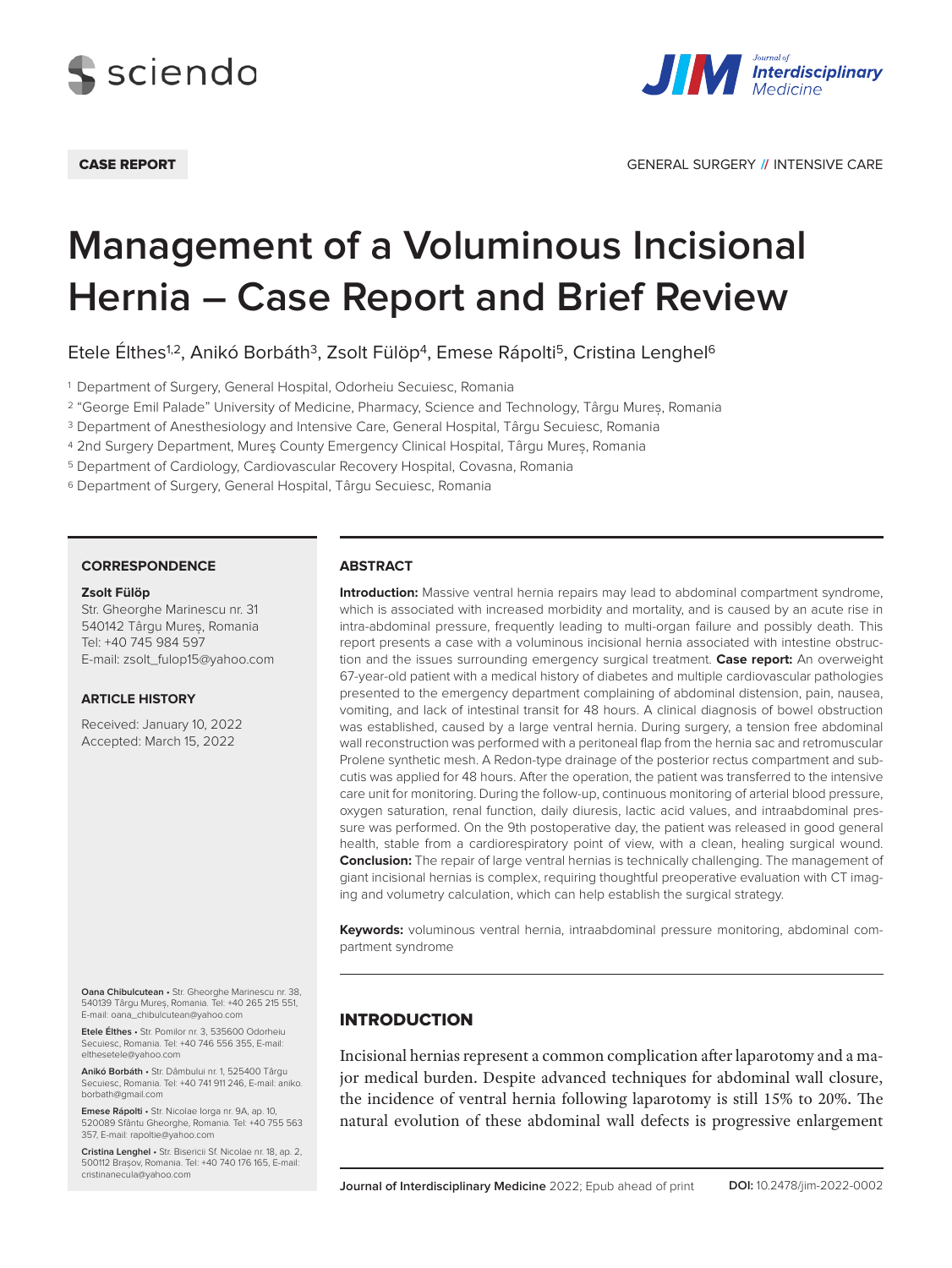over time, but they frequently have a tendency for complications such as strangulation or incarceration. Another common encounter is represented by voluminous incisional hernias, which may be challenging due to difficult wall closure and may lead to impaired postoperative evolution. One of the most dreaded complications that can occur after surgical repair of large ventral hernias is abdominal compartment syndrome, which is triggered by an acute elevation in intra-abdominal pressure (IAP), frequently leading to multi-organ failure and death.<sup>1-3</sup>

# CASE PRESEnTATIOn

An overweight 67-year-old female patient with a medical history of diabetes and multiple cardiovascular associated pathologies, including hypertension, ischemic cardiac disease, and congestive heart failure, was admitted from the emergency department where she complained of painful abdominal distension associated with nausea and hyperemesis, and also lack of intestinal transit in the last 2 days. Upon physical examination, the patient showed a distended abdomen, absent intestinal murmur, dullness upon percussion, and a palpable large tumoral mass located in the umbilical and hypogastric regions, indicative of a ventral incisional hernia, with an associated ulcerative lesion on the skin (Figure 1).

After blood sampling for laboratory testing, a nasogastric tube was placed and an abdominal X-ray was performed, both presenting suggestive signs for bowel occlusion. Conservative treatment with antibiotics, analgesics,



**FIGURE 1.** Voluminous ventral hernia

antispastics, and electrolytes was initiated. The patient presented a favorable response, and intestinal transit resumed after 12 hours. As an emergency surgical intervention was no longer necessary, careful preoperative investigations



**FIGURE 2.** Abdominal CT scans with volumetric assessment of the hernia sac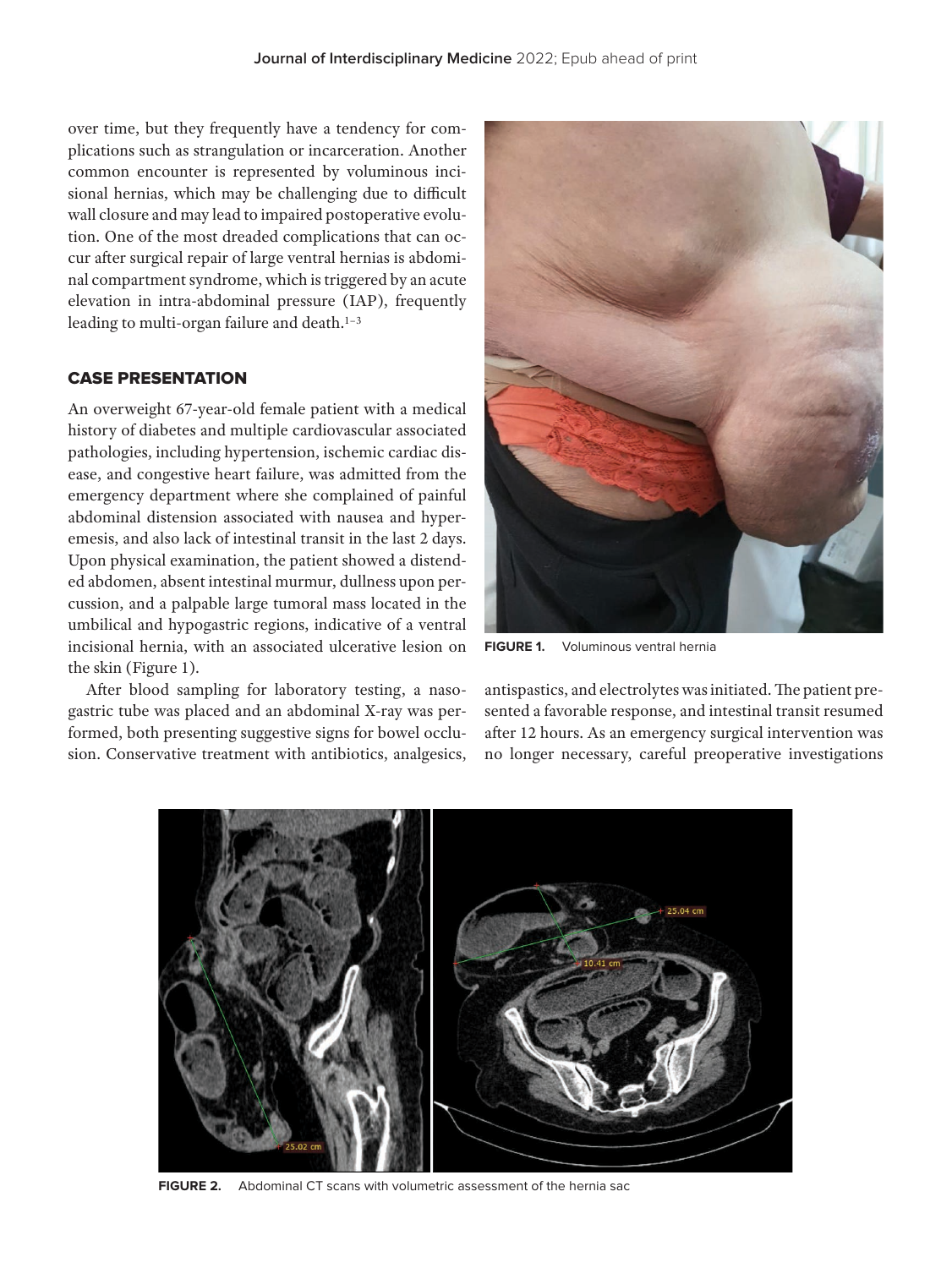

**FIGURE 3.** Giant incisional hernia with skin ulcerations

and preparation were now possible. The patient was recommended a liquid-based diet, conservative medication was continued, and cardiac and pre-anesthesia evaluations were conducted in order to establish the operative risk. The preoperative computed tomography (CT) examination revealed a large abdominal wall defect measuring 9.50 cm, causing a voluminous ventral hernia (APD: 10.41 cm; LLD: 25.04 cm; SD: 25.02 cm) with omental, enteral, and large intestinal component in the hernia sac (Figure 2).

Based on the CT scans, abdominal volumetry was calculated, with a hernia sac volume (HSV) of 3,410.63 cm3, an abdominal cavity volume (ACV) of 11,377.06 cm3, and a total peritoneal cavity volume (TPCV) of 14,787.69 cm3. Based on the above-mentioned parameters, the following ratios were calculated: the HSV/ACV ratio, which was under 0.25, and the HSV/TPCV ratio, which was higher than 20%. From the two ratios, only the HSV/TPCV was higher than 20%, therefore the decision of surgical treatment was taken.

The development of abdominal compartment syndrome was a possibility, but multiple surgical treatment strategies were planned and prepared in order to minimize its risk. Preoperative hypoalbuminemia and low total protein values were partially corrected. Forty-eight hours after hospital admission, the surgical intervention was carried out (Figure 3).

A midline incision was performed, and the hernia sac was prepared and opened. After careful dissection, the content of the hernia sac was explored: the right colon, partial transverse colon, small intestine, and greater omentum all presented to be viable, without signs of ischemia. In order to reduce IAP, the endured, edematous greater omentum was resected. A tension-free abdominal wall reconstruction was performed with a peritoneal flap from

|                          | Day 0 | Day 1 | Day 2  | Day 3  | Day 4  | Day 5  | Day 6  |
|--------------------------|-------|-------|--------|--------|--------|--------|--------|
| Blood pressure (mmHq)    | 90/55 | 95/60 | 110/65 | 120/70 | 135/70 | 140/75 | 145/80 |
| Heart rate (beat/minute) | 82    | 78    | 82     | 73     | 68     | 70     | 73     |
| Body temperature (°C)    | 35.4  | 35.2  | 35.6   | 36.2   | 36.3   | 35.8   | 36.4   |
| O2 saturation (%)        | 93    | 94    | 94     | 95     | 97     | 98     | 98     |
| Diuresis (24 hours)      | 600   | 900   | 900    | 1.200  | 1.100  | 2.000  | 1,700  |
| Creatinine (µmol/L)      | 88.9  | 75.2  | 70.7   | 71.2   | 72.9   | 74.1   | 74.4   |
| Urea (mmol/L)            | 25.6  | 16    | 11.08  | 10.04  | 9.6    | 8.2    | 7.4    |
| Lactic acid (mmol/L)     | 0.7   | 0.62  | 0.54   | 0.51   | 0.44   | 0.47   | 0.42   |

**TABLE 1.** Most important postoperative parameters in the ICU

ICU, intensive care unit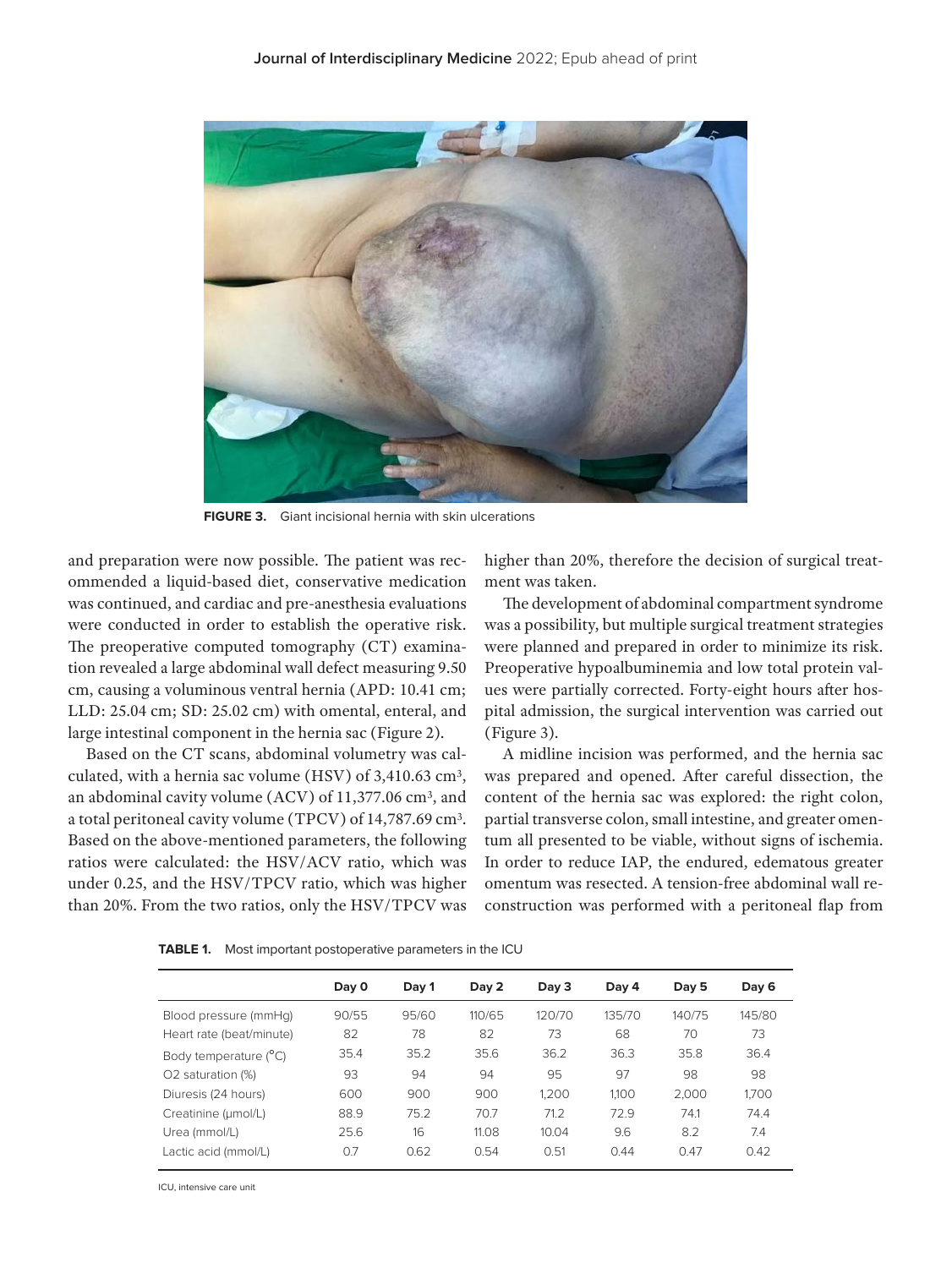

**FIGURE 4.** Daily IAP measurements

the hernia sac and a Prolene synthetic mesh placed in a retromuscular position. A Redon-type drainage of the posterior rectus compartment and subcutis was applied for 48 hours. Ulcerative lesions and excess skin were cut out while closing the skin.

After surgery, the patient was transferred to the intensive care unit (ICU) for monitoring of vital functions, where she received antibiotics, anticoagulants, analgesics, and antiemetic treatment. The monitoring process also included daily arterial blood gas (ABG) tests and



**FIGURE 5.** Postoperative results

other laboratory tests, based on which hypoproteinemia, anemia, and decreased sodium and potassium values were corrected. During the postoperative follow-up, blood pressure, oxygen saturation, renal function, diuresis, and lactic acid values were also evaluated. In the first three days, the patient required vasoactive medication with continuous noradrenaline drip, with a mean arterial blood pressure of 98/60 mmHg. Oxygen saturation was continuously stable, and with  $O<sub>2</sub>$  supplementation via a facial mask, saturation values increased steadily. Renal function was minimally impaired, with increased urea levels in the first few days, but diuresis was present, with satisfying amounts (Table 1).

Intra-abdominal pressure was also monitored and correlated with the evaluated parameters and the patient's clinical status, in order to predict the development of abdominal compartment syndrome. The measurements were made indirectly, using a Foley catheter and an AbViser IAP Monitor, the day before surgery, immediately after surgery, and on the first and second postoperative day. Each measurement was repeated three times, and only the average value was considered valid (Figure 4).

A liquid-based diet was applied from postoperative day one, gradually increasing the consistency and type of alimentation. After surgery, the patient spent six days in the ICU, after which she was transferred back to the General Surgery Department for another two-day recovery. On the 9th postoperative day, the patient was released in good general health, stable from a cardiorespiratory point of view, and with a clean, healing surgical wound (Figure 5).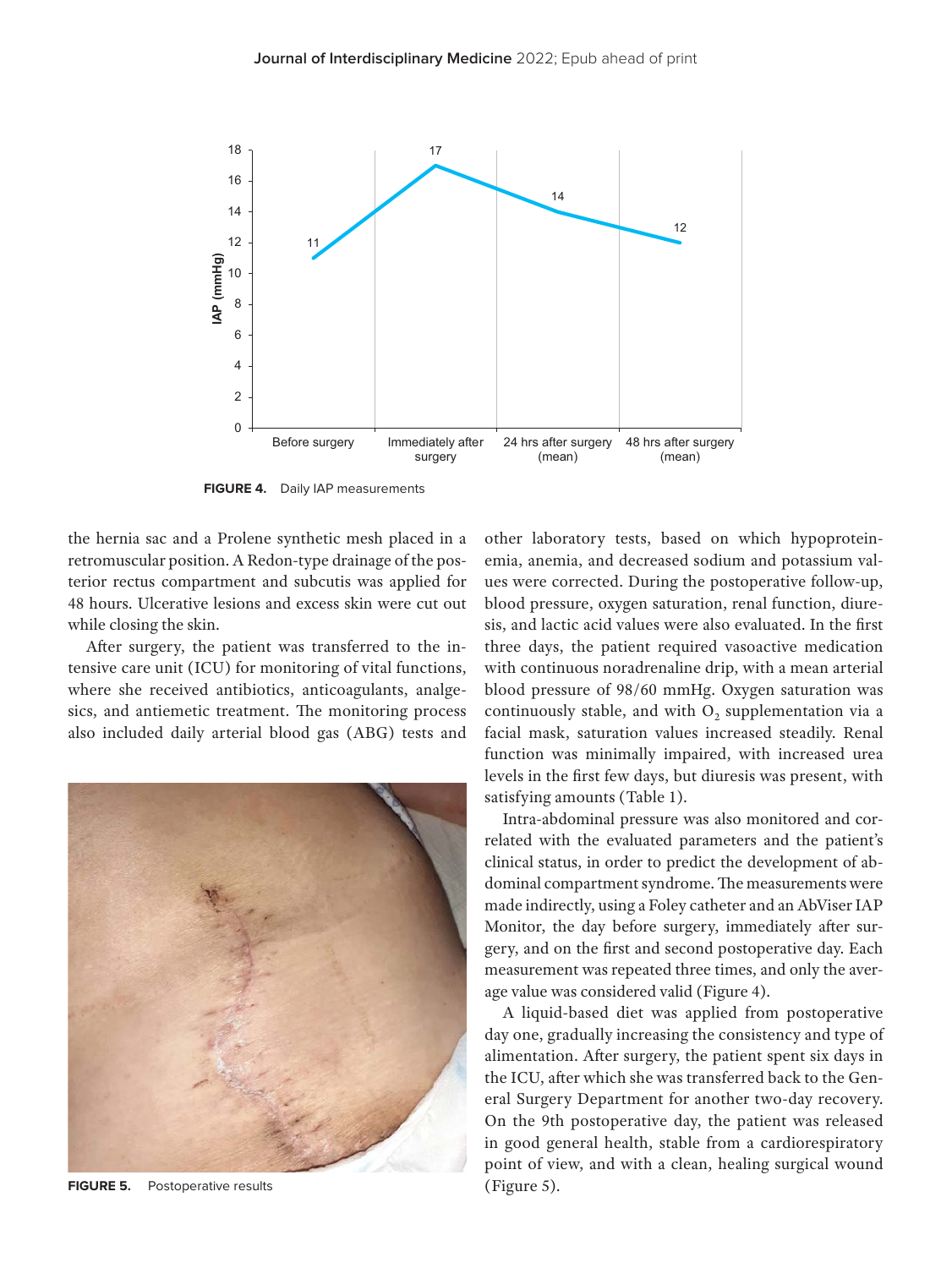## **DISCUSSIONS**

# **Voluminous ventral hernia and abdominal compartment syndrome**

According to the classification of the European Hernia Society, incisional hernias between 4–10 cm are classified as voluminous abdominal wall defects.4 The repair of these large parietal defects faces two major challenges: (1) the difficulty of surgical treatment; (2) the possibility of a substantial increase in intra-abdominal pressure with subsequent respiratory, vascular, and visceral complications that could lead to abdominal compartment syndrome.5,6 Lindmark *et al*. highlighted a strong correlation between the size of the parietal defect and the occurrence of postoperative complications, indicating that the size of the abdominal defect is of great importance in preoperative risk evaluation.7 Intraabdominal hypertension and abdominal compartment syndrome have been increasingly recognized as significant causes of morbidity and mortality. Increased IAP causes impairment of renal, pulmonary, and cardiovascular systems, leading to decreased urine output, hypoxemia, and decreased cardiac output, which ultimately lead to death.8

# **CT-based volumetry and intraabdominal pressure monitorization**

In case of large abdominal wall defects, a detailed preoperative assessment represents the cornerstone of success. Computed tomography of the abdominal wall represents an excellent tool for the evaluation of ventral hernias and allows volumetry calculation based on the CT scans. Preoperative CT measurements can also be used to predict immediate and long-term postoperative evolution.<sup>9</sup> Sabbagh *et al*. underlined the importance of this preoperative imaging technique in establishing the correct surgical procedure.10 Tanaka *et al*. observed the presence of pneumoperitoneum by using CT imaging prior to surgery.11

Another important parameter in detecting abdominal compartment syndrome is increased IAP, for which several direct and indirect methods are available. Transvesical IAP measurement has become the preferred method, due to its simplicity, efficacy, and absence of side effects.12 Kirkpatrick *et al*. have also highlighted the importance of IAP monitorization in order to avoid postoperative complications.13

## **Surgical management**

The repair of complex abdominal wall defects continues to be a challenging area in general surgery. The surgical intervention becomes complex when the large size of the parietal defect could cause physiopathological modifications that may lead to abdominal compartment syndrome.14 An important way to prevent high IAP is the choice of surgical technique, with an appropriate selection of mesh type, dimension, and positioning.15 Currently, there is a wide palette of surgical procedures for abdominal wall reconstruction. However, most of these procedures are not feasible for voluminous incisional hernias, and there is still no consensus about the most appropriate surgical technique for this class of abdominal wall defect. Many surgeons prefer the sandwich technique, which uses the peritoneal flap and synthetic prosthesis for hernioplasty.16,17 This type of intervention has a relatively low recurrence rate, but a high rate of wound complications. Other studies emphasize the benefits of the component separation technique,<sup>18</sup> which provides a reliable, autologous reconstructive modality for treating large abdominal wall defects. Additionally, mesh reinforcement can decrease the rate of recurrences without increasing the rate of major intraoperative or postoperative complications.19 On the other hand, Lasses Martínez *et al*. recommend the use of composite mesh substitution,<sup>20</sup> which is still debatable due to contact between the surgical prosthesis and the intestines.

## **CONCLUSIONS**

The surgical repair of large ventral hernias is technically challenging for the surgeon and a major operation for the patient. Abdominal compartment syndrome presents a high mortality; therefore, the management of these voluminous incisional hernias is complex, and a careful evaluation and patient selection is needed to ensure a favorable risk-benefit ratio. A thoughtful preoperative evaluation with CT imaging and volumetry calculation can aid in establishing the surgical strategy. The measurement of urinary bladder pressure can also be useful in identifying patients with a higher risk of developing abdominal compartment syndrome.

## CONFLICT OF INTEREST

Nothing to declare.

## **REFERENCES**

- 1. Hope WW, Tuma F. Incisional Hernia. [Updated 2020 Jun 26]. In: StatPearls [Internet]. Treasure Island (FL): StatPearls Publishing; 2021 Jan. Available from: https://www.ncbi.nlm.nih.gov/books/NBK435995/
- 2. Kaneko T, Funahashi K, Ushigome M, et al. Incidence of and risk factors for incisional hernia after closure of temporary ileostomy for colorectal malignancy. Hernia. 2019;23:743-748.